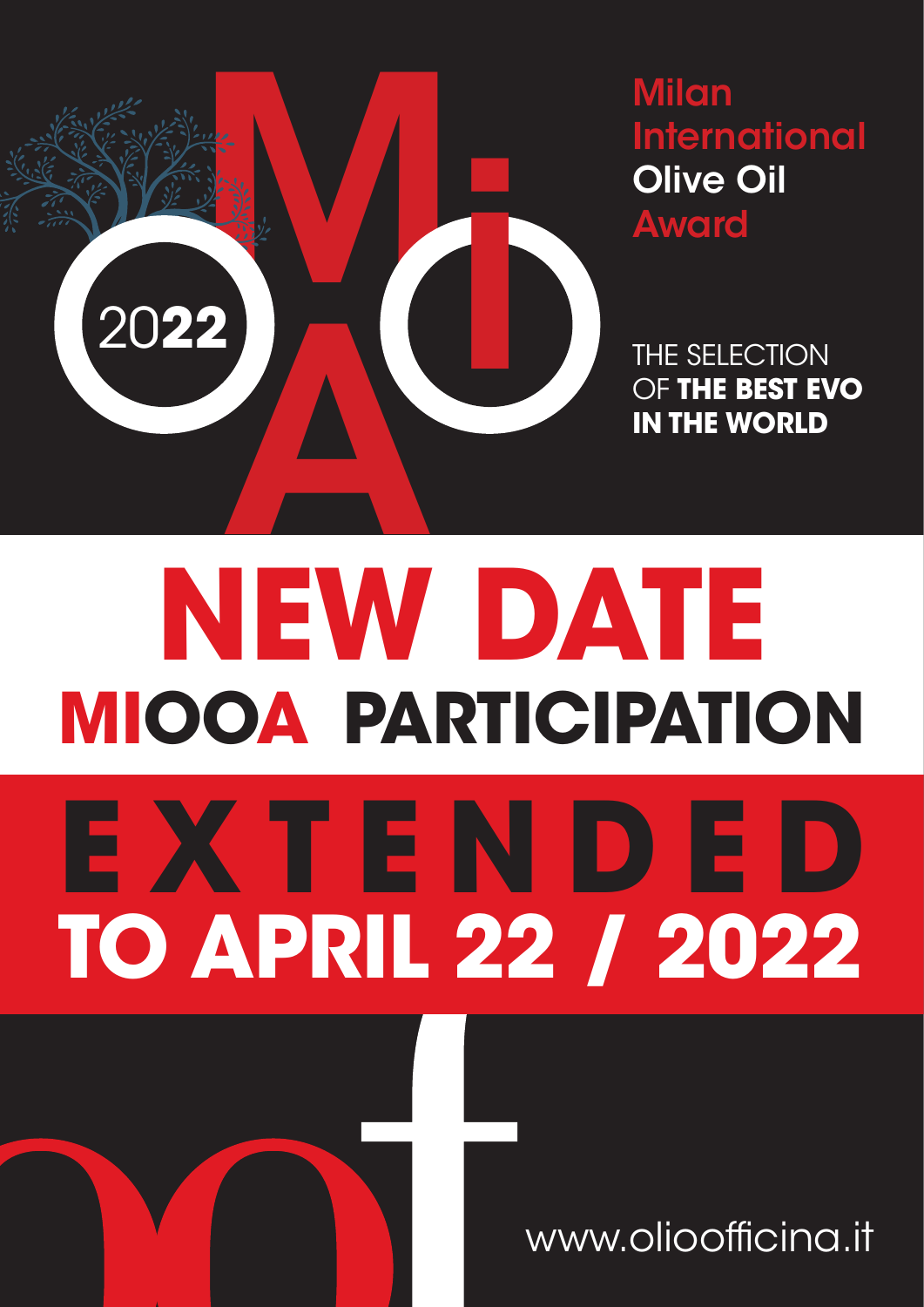

20**22**

# 2022<br>Milan International Olive Oil Award<br>Andrew Oil Award

M

**in the contract of the contract of the contract of the contract of the contract of the contract of the contract of the contract of the contract of the contract of the contract of the contract of the contract of the contra** 

### **IRD EDITION**

REGULATION / APPLICATION FORM / PRODUCT DATA SHEET / PRODUCER DATA SHEET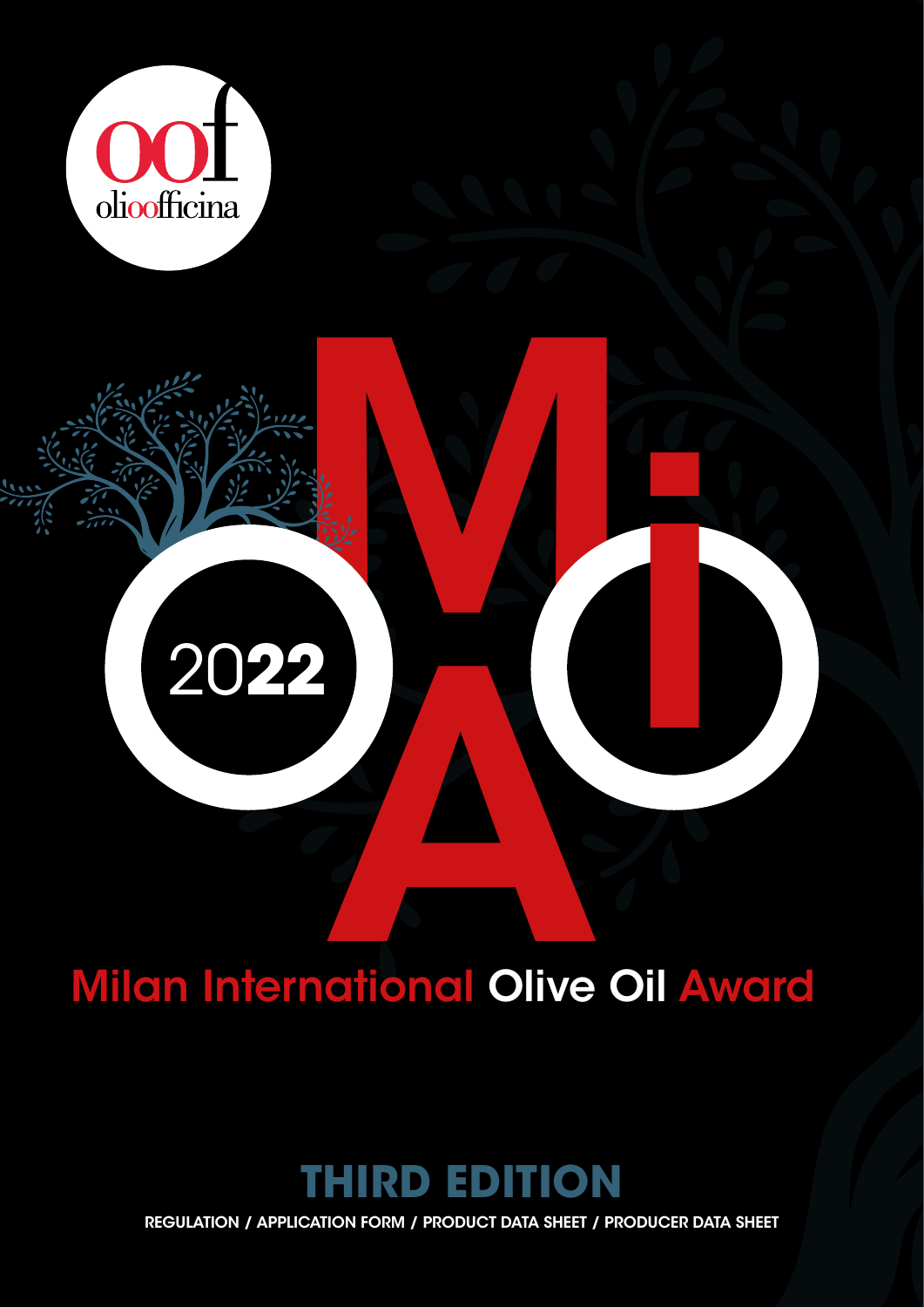



MIOOA – the acronym for the Milan International Olive Oil Award – is an international competition open to all olive producers, olive oil manufacturers and oil trading companies around the world. The competition was set up in order to promote quality production and at the same time boost the perception of quality among consumers and among various professional operators, whether they are buyers or restaurateurs or chefs or belong to any other categories which use the product. The goal is to recoup lost ground and highlight the many different expressions of quality that can be found in extra-virgin olive oils. The approach which the competition will be taking with olive oils will be to segment the extra-virgin olive oils by price range, so that the consumer is free to choose the most delicious extra-virgin olive oil at the price he or she feels is most suitable: quality and price, but also an area for an oil that aims for total excellence, without taking price constraints into account at all. ARTICLE 1

> As such, **MIOOA** is the brainchild of oleologist and writer Luigi Caricato, forming part of the Olio **Officina** cultural and editorial project.

#### ARTICLE 2

All the extra virgin olive oils in competition will be subjected to a completely blind tasting by a panel of expert professional tasters from the world's oldest tasting school, ONAOO, based in the Ligurian city of Imperia. The ONAOO tasters, led by the panel leader, will carry out a pre-selection of the olive oils, thus identifying the various samples that will be admitted to the fnal and which will accordingly be assessed by a series of hand-picked juries selected on the basis of the groups they belong to, such as restaurateurs, chefs, food-service buyers, retail-chain buyers, consumers, journalists, wine stewards. The oils selected for the finals by the ONAOO tasting panel will in turn be divided according to their fruit intensity: light, medium and intense; and, if necessary, there will also be a category of oils of ripe fruitiness, so as to ensure that no extra virgin oil will be penalized for its specifc characteristics and quality. Just as for the pre-selections, the olive oils that reach the fnal will also be tasted strictly blind. The names of the various jury members will only be announced once the competition has ended. The decisions of the ONAOO tasting panel regarding the pre-selections, as well as the decisions expressed by the juries, are to be considered as final, and no appeals may be considered.

#### ARTICLE 3

The names of any extra-virgin olive oils entered at **MIOOA** that fail to pass the pre-selections by the ONAOO tasting panel will not be disclosed to the public. Only selected oils will qualify fora publication dedicated to them: a Guide to the world's fnest olive oils in a bilingual Italian /English edition, which will be available as a single volume in bookshops.

You may take part at MIOOA with one or more different reference samples. In order to take part, please make sure to send any oil samples by the deadlines of 22 April 2022. Please send three bottles (or other containers) for each type/reference presented in the competition, either in the minimum format of 500 ml, or, alternatively, in formats of 750 ml or 1000 ml. ARTICLE 4

#### ARTICLE 5

Participation in the MIOOA international competition is subject to a registration fee. The registration fee varies according to the number of samples submitted: 200 euros + VAT (244 euros) per sample if taking part with just one oil; 180 euros + VAT (219.60 euros) per sample if taking part with 2 or 3 oils; 150 euros + VAT (183.00 euros) per sample if taking part with 4 or more oils. No cost shall be chargeable to the MIOOA competition organization - any customs charges, or other unforeseen costs shall be payable by the entrant.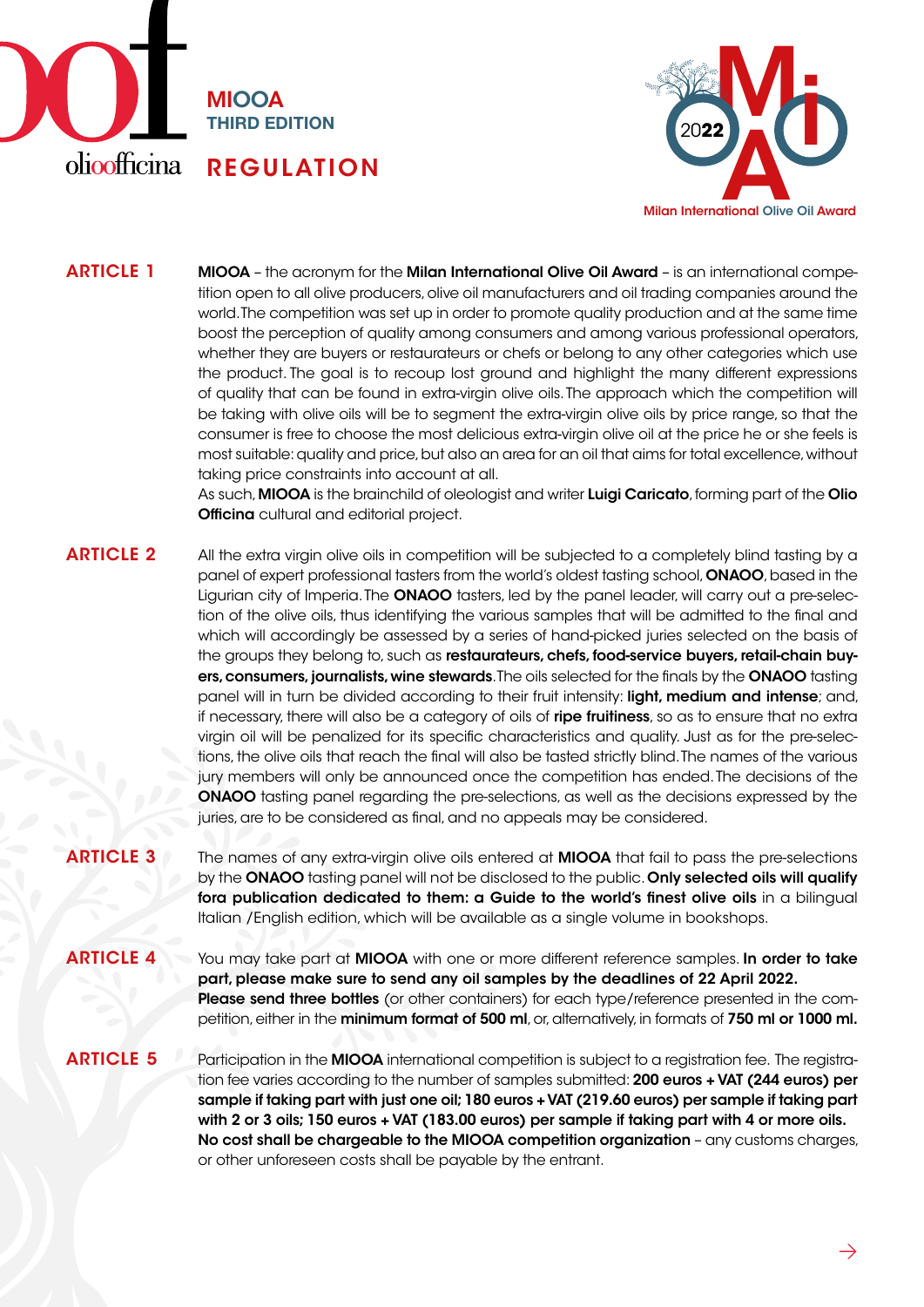



 $\rightarrow$ 

#### You must declare the price range in which the type/reference you intend to enter into the MIOOA competition is marketed. This information can be entered in the Product data sheet attached to these Regulations. ARTICLE 6

- In order to take part in MIOOA, you must fill out the company and product details. ARTICLE 7
- When taking part in MIOOA, the entrant shall take full responsibility for ensuring that the product entered into the competition belongs to that specifc product category. Consequently, a copy of the chemical / physical certifcate of analysis is requested, indicating the classification of the competing olive oil and its position in the extra-virgin olive oil category, with specific reference to free acidity and peroxide number.. ARTICLE 8
- If necessary, the olive oils which win the overall awards as well as samples of the other oils that reach the fnal – may be subjected to a chemical and physical analysis in order to make sure that they belong fully to the category of extra-virgin olive oil. ARTICLE 9
- Participating producers are invited to send the samples with the utmost care, using suitable packaging, so as to protect the bottles from any impact and breakages during transport, as well as to protect the quality of the oils from extreme temperatures. The samples for entry in the competition must be sent strictly by the deadlines to the following address: Olio Officina - via Giovanni Rasori 9 - 20145 Milan - Italy Delivery days: Monday to Friday Opening hours: from 8 am to 1 pm and from 2:30 pm to 6 pm On the package, please specify MIOOA 2022 Contest The administrative details required are as follows: ARTICLE 10
	- 1. Please, send to posta@olioofficina.com:
		- A registration form duly completed and signed by the head of the participating company;
		- B copy of the bank transfer for the participation fee, to cover MIOOA expenses.

Please make the transfer payable to the following account: Olio Officina Srl-Società Unipersonale,

via Francesco Brioschi 86 – 20141 Milan - Italy

Bank: Intesa San Paolo, Milan - Italy

IBAN: IT63S0306909521100000000873 SWIFT/BIC code: BCITITMM Reason: MIOOA 2022 Contest

Samples from entrants who have not paid the registration fee will not be admitted to the Competition.

- C copy of the chemical / physical certifcate of analysis is requested, indicating the classifcation of the competing olive oil and its position in the extra-virgin olive oil
- category, with specifc reference to free acidity, peroxide and polyphenol number. D a high-resolution, cropped photo of each reference submitted in the competition and the company logo

2. Three bottles, or other containers, perfectly packaged, must be submitted for each oil sample that you wish to enter into the competition.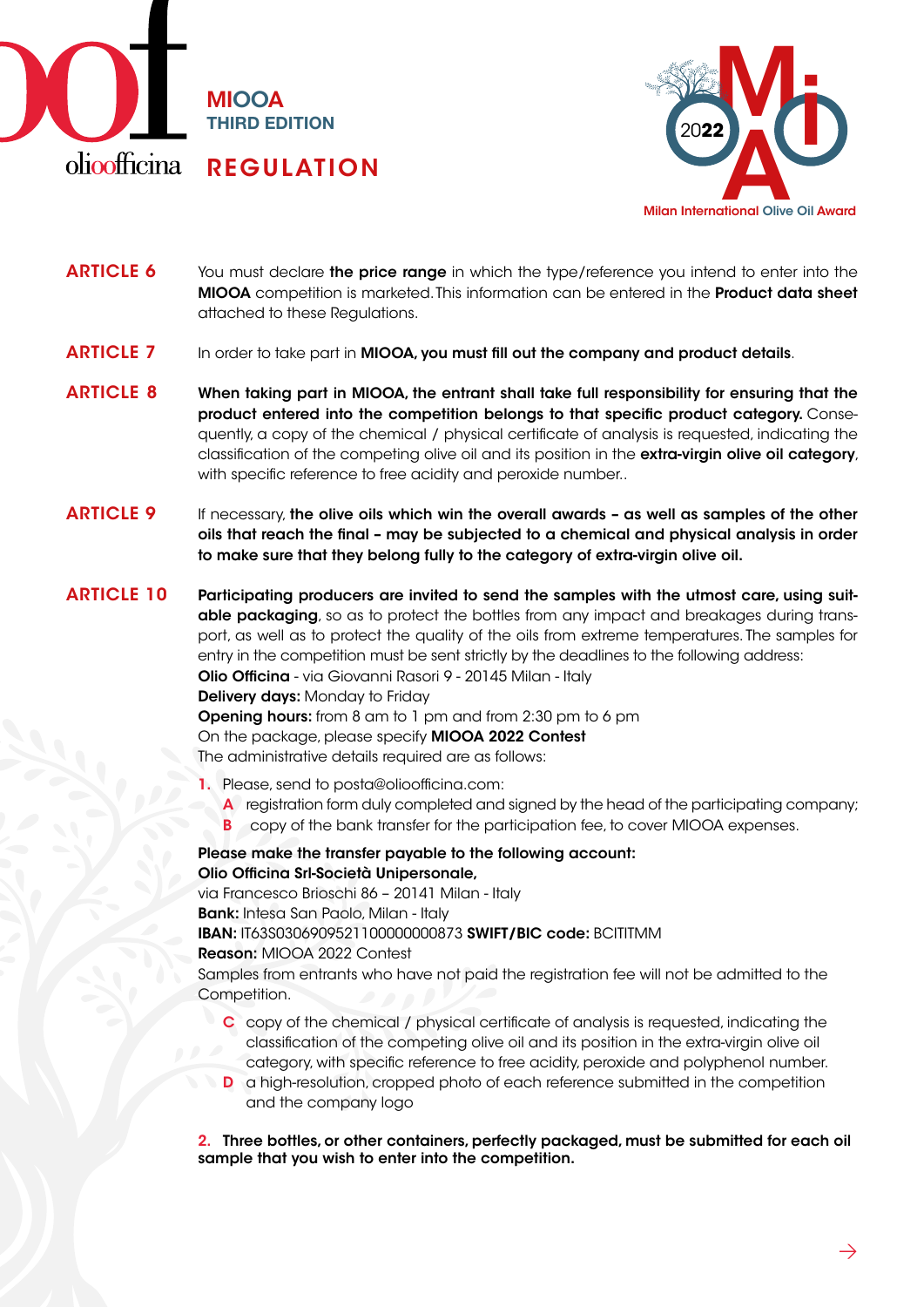



In addition to the overall winners, the organizers of the MIOOA competition will also create a series of awards that will go much further than the classic criterion of fruit intensity alone. Indeed, the competition aims to reward all forms of excellence, highlighting the fnest productions of monovarietal and multivarietal oils, blends, extra-virgin oils from organic and sustainable agriculture, oils with a PDO or PGI designation of origin, as well as examples of excellence from individual producer countries. ARTICLE 11

- The organizers of the MIOOA contest decline all responsibility for samples arriving after the deadline set out in this regulation, and decline all responsibility for total or partial loss, or for any anomalies arising due to transport-related problems. Shipping charges for the olive oil samples shall be borne totally by the olive oil producer taking part. Once the samples to be assessed by the Juries have been received, the utmost care will be taken by the organizers of the competition to ensure that the samples are carefully and properly preserved, so as to guarantee their maximum integrity. Entrants will receive a confrmation via e-mail certifying the receipt (and integrity) of the samples entered into the competition. No samples will be returned to the producers of any olive oils entered into the competition. ARTICLE 12
- The names of the winners and details of the award ceremonies will be notifed to all participants. The olive oils will be awarded at an event organised by Olio Officina. Any producers who win the overall prize or any of the special prizes wishing to use the MIOOA logo may specifcally request permission from the competition organizers to mention the award on their packaging and/or through their own communication channels. ARTICLE 13
- The Organizers of the **MIOOA** competition reserve the right to modify these Regulations at any time, should this become necessary. In addition to being an opportunity to promote and popularize the culture of quality olive oil, welcoming all producers to share this virtuous path, without preconception or prejudice. ARTICLE 14

For further information please write to **posta@olioofficina.com** 

#### OLIOOFFICINA Srl - Società Unipersonale

*Head office and editorial staff:* Via Giovanni Rasori 9 - 20145 Milan, Italy, tel. +39 02.84.65.223 *Registered office:* Via Francesco Brioschi 86 - 20141 Milan, Italy P.iva e C.F. 07567210963, amministrazione@olioofficina.it

Olio Officina Festival Olio Officina Magazine www.olioofficina.it Olio Officina Globe

Olio Officina Edizioni www.olioofficina.eu edizioni@olioofficina.eu **application form** > www.olioofficina.com posta@olioofficina.com www.olioofficina.net staff@olioofficina.net

redazione@olioofficina.it

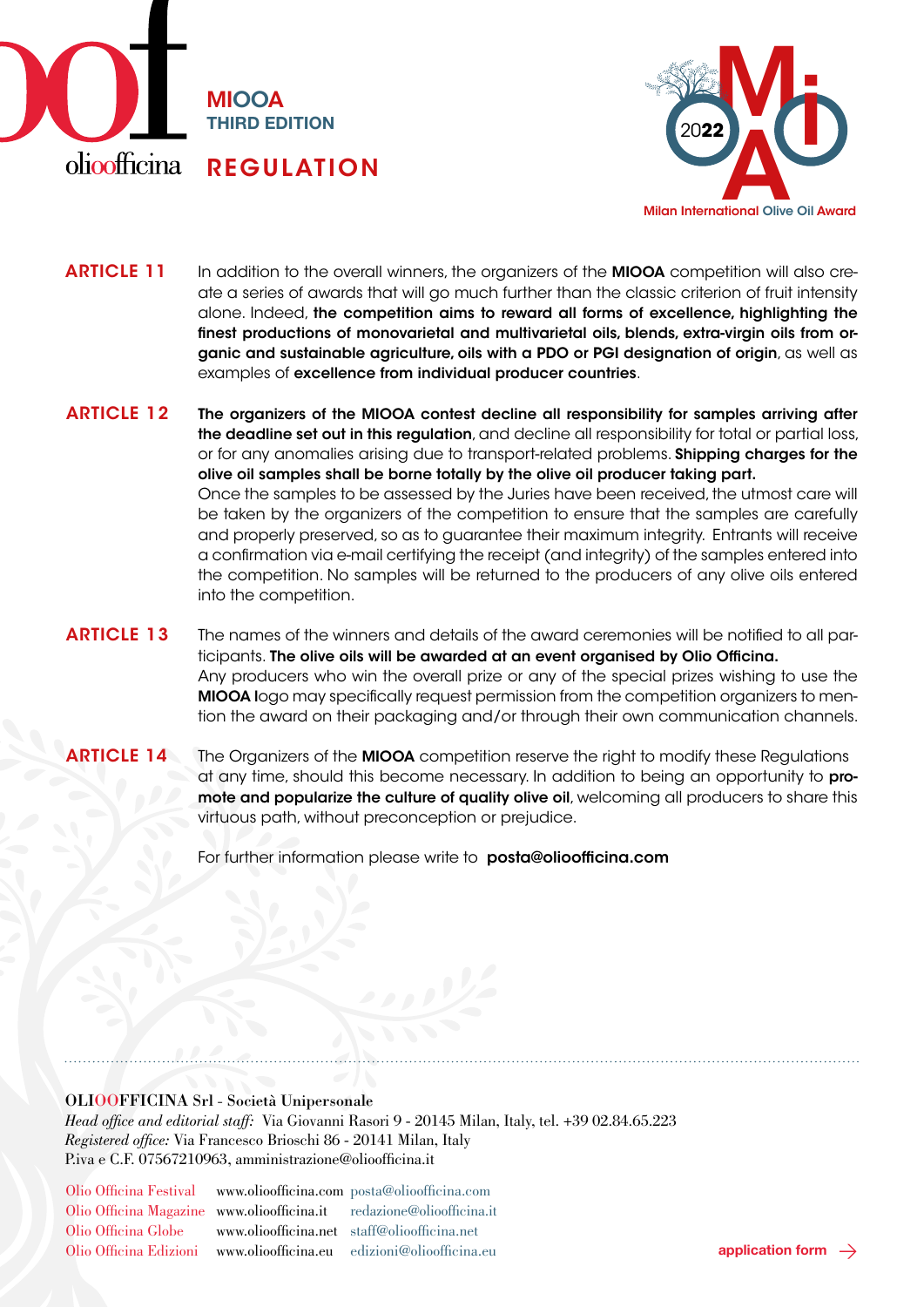

MIOOA THIRD EDITION



#### APPLICATION FORM

Please fll out in capital letters and ensure that it is legible

#### BRAND NAME/S OF OIL/S SUBMITTED IN THE CONTEST NAME OF THE COMPANY TO WHICH THE INVOICE IS TO BE ISSUED DATA FOR HEADER INVOICE **ADDRESS** ZIP CODE TOWN COUNTY COUNTRY ........................ VAT NO TEL./MOBILE FAX E-MAIL WEB SITE CONTACT PERSON

There is a quantity discount on the participation fee: 200 euros + VAT (244 euros) per sample if taking part with just one oil; 180 euros + VAT (219.60 euros) per sample if taking part with 2 or 3 oils; 150 euros + VAT (183.00 euros) per sample if taking part with 4 or more oils.

#### TOTAL NUMBER OF SAMPLES PRESENTED

#### TOTAL PRICE €

#### Payment method

In case payment is made via international wire transfer, all bank costs shall be borne by the company taking part in the contest, which shall therefore select the OUR option, the relevant fees of which are to be borne by the transferor. Bank details

Account in the name of: Olio Officina Srl-Società Unipersonale, Via Francesco Brioschi 86 - 20141 Milan - Italy. Bank: Intesa San Paolo, Milan, Italy - IBAN: IT63S0306909521100000000873 SWIFT (or BIC) code: BCITITMM Reason: MIOOA 2022 Contest

Confdentiality Regarding confdentiality of data, we wish to inform you that to better meet your needs and provide requested services, *Olio Of*f*cina Srl-Societa Unipersonale* may use your personal details (retrieved or to be retrieved, some of which you are kindly requested to provide) and that information gathered shall be stored in our database Olio Officina srl will process the personal data in accordance with the General Data Protection Regulation(EU) 2016/679 "Reg.(EU) 2016/679" and with the legislation of the country where data should be collected, if applicable.

**I hereby authorize data use and treatment (Please tick the selected option)**  $\bigcirc$  YES  $\bigcirc$  NO

I hereby authorize **Olio Offcina** to send the **OlioOffcina.it newsletter** and notices of **Olio Officina** events and publications on the email address indicated in this form  $\bigcirc$  YES  $\bigcirc$  NO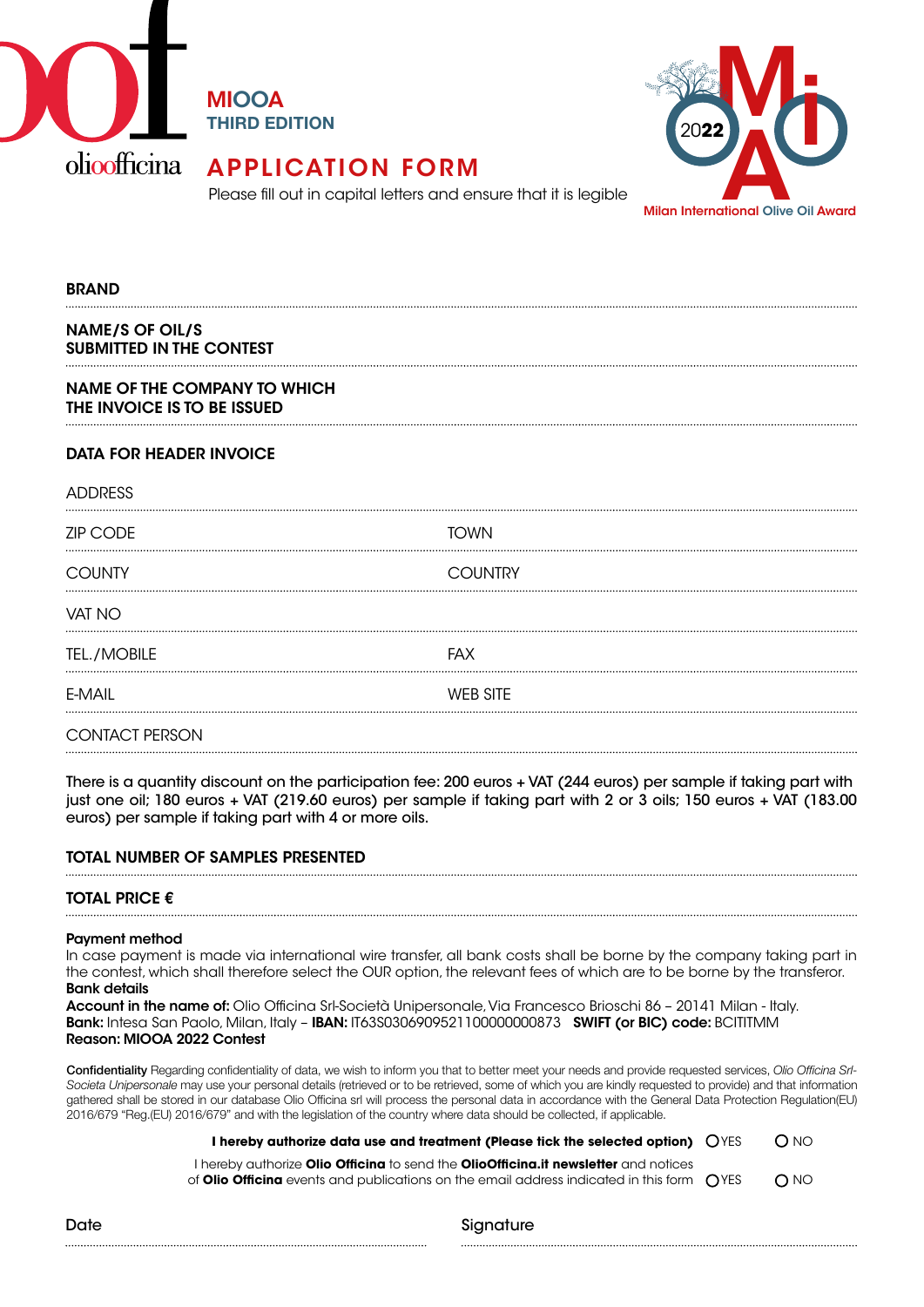

#### PRODUCT DATA SHEET

MIOOA

THIRD EDITION



Please fll out in capital letters and ensure that it is legible

| <b>ESTATE BRAND</b>                                            |                                       |                                                |  |  |  |
|----------------------------------------------------------------|---------------------------------------|------------------------------------------------|--|--|--|
| <b>NAME OF OLIVE OIL</b>                                       |                                       |                                                |  |  |  |
| PRODUCT FORMATS SOLD (indicate in ml)                          |                                       |                                                |  |  |  |
| <b>CULTIVARS</b> (where possible in %)                         |                                       |                                                |  |  |  |
| <b>GROWING SYSTEM</b>                                          |                                       |                                                |  |  |  |
| Traditional                                                    | Intensive                             | <b>Superintensive</b>                          |  |  |  |
| <b>EXTRACTION METHOD</b>                                       |                                       |                                                |  |  |  |
| Mills and presses                                              | Continuous method                     | Others (please specify)                        |  |  |  |
| <b>CERTIFICATIONS (indicate certification body)</b>            |                                       |                                                |  |  |  |
| PDO / Protected Designation of Origin                          |                                       | <b>PGI</b> / Protected Geographical Indication |  |  |  |
| Organic                                                        | Other certifications (please specify) |                                                |  |  |  |
| TOTAL PRODUCTION IN LITRES (of the oil entered for the award): |                                       |                                                |  |  |  |
| Up to 500 litres                                               | From 500 to 1000 litres               | From 1,000 to 5,000 litres                     |  |  |  |
| From 5,000 to 10,000 litres                                    | From 10,000 litres upwards            |                                                |  |  |  |
| <b>PRICE RANGE</b>                                             |                                       |                                                |  |  |  |
| Up to 5 euros per litre                                        | Up to 8 euros per litre               |                                                |  |  |  |
| Up to 10 euros per litre                                       | Over 10 euros per litre               |                                                |  |  |  |
| <b>SALES CHANNEL</b>                                           |                                       |                                                |  |  |  |
| Traditional shop                                               | Estate shop                           | HoReCa                                         |  |  |  |
| Online sales                                                   | Retail chains                         |                                                |  |  |  |

Confdentiality Regarding confdentiality of data, we wish to inform you that to better meet your needs and provide requested services, *Olio Of*f*cina Srl-Societa Unipersonale* may use your personal details (retrieved or to be retrieved, some of which you are kindly requested to provide) and that information gathered shall be stored in our database Olio Officina srl will process the personal data in accordance with the General Data Protection Regulation(EU) 2016/679 "Reg.(EU) 2016/679" and with the legislation of the country where data should be collected, if applicable..

| I hereby authorize data use and treatment (Please tick the selected option) $\bigcirc$ YES |  | O NO |
|--------------------------------------------------------------------------------------------|--|------|
|--------------------------------------------------------------------------------------------|--|------|

#### Date, signature and stamp